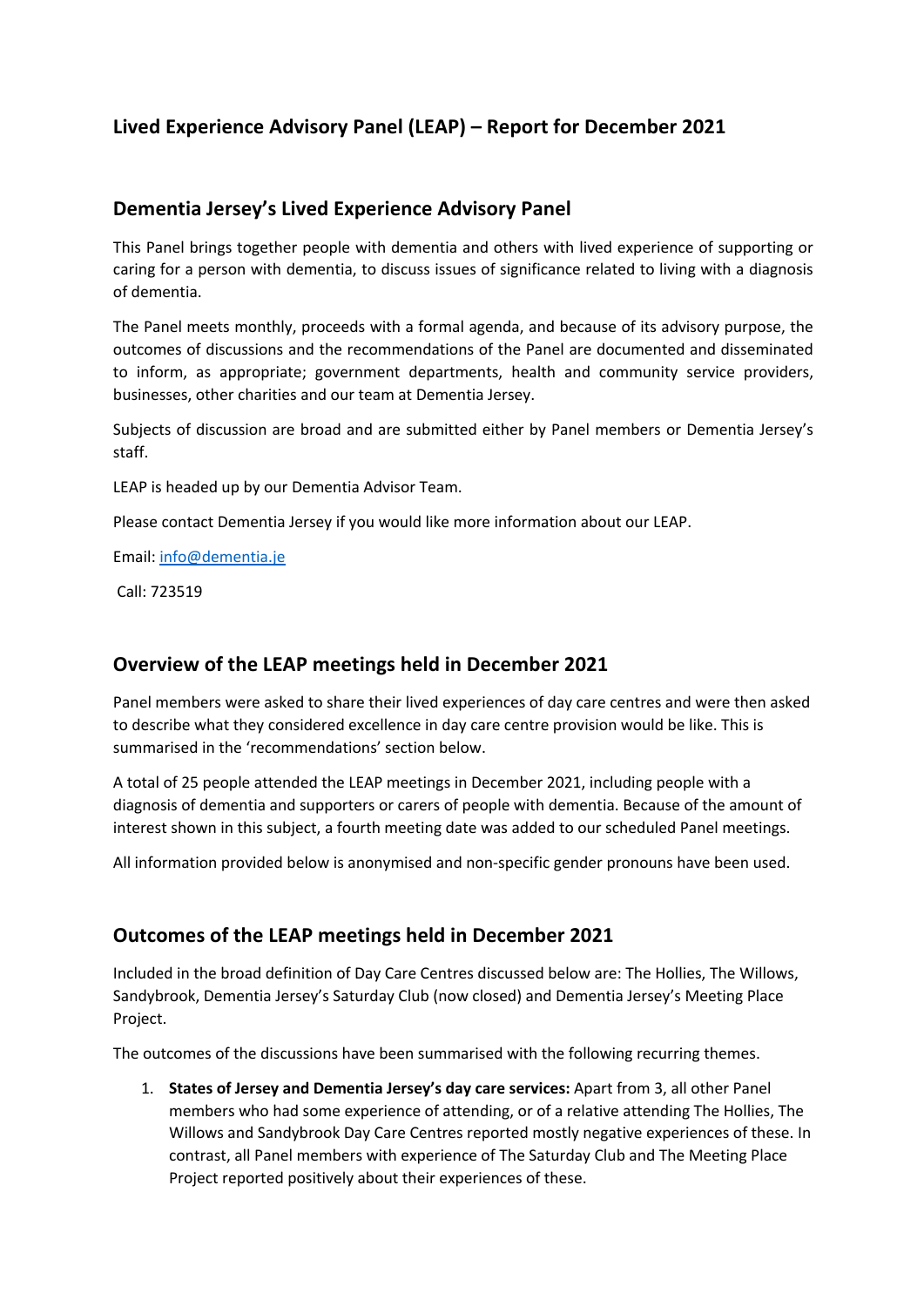- 2. **Design of the buildings/space used:** Members commented that all the buildings in which day care services were located were suitable for the purpose, though all Panel members were in agreement that there was not enough accessible outside space for people to choose to access as and when they wished. This related to the general agreement between Panel members that there were not enough outside activities included in day care schedules, such as gardening or small DIY/shed projects.
- 3. **Choice of activities:** Further discussions related to the general provision of activities with most Panel members agreeing that there was little choice offered at The Willows, The Hollies or Sandybrook, summarised by one Panel member with dementia saying that, "It's join in, or nothing". There were significantly more positive comments about the range of activities offered at Saturday Club and The Meeting Place Project. Comments about these included, "It's really good with things you always look forward to doing" and "If it were a lot of tosh I would not come. I do come so it's not tosh." Another said, "It's good. It feels like a ladies/gentleman's club".
- 4. **Communication between staff and family members:** There was considerable attention given in the Panel's discussion concerning the lack of communication with family members, including: not being given any leaflets to explain the aims and objectives of the day care centre, the agendas or plans for a person's day, staffing including ratios, and the names, roles and qualifications of staff. In some cases information concerning the procedures for advising about absences, emergency procedures, and details of other care provisions were not provided. Further to this, many reported that they were not given any of the information they expected about the person with dementia's day (particularly because people with dementia may not be able to remember what they have done) or what they'd had to eat and drink.
- 5. **Criticism of the management and leadership:** Point 4 above led the Panel members to then levy some criticism on what they experienced as the poor management and leadership at the day care centres. Some said managers were uninspiring for their staff, were not good role models and showed little of the flexibility needed to accommodate the wide range of symptoms that people with dementia often experience.
- 6. **Allocation of places:** Many Panel members said that there appeared to be no clear criteria to assess a person's suitability for a place at a day care centre, nor how many days/sessions a person was allocated. Some said that they believed that the staff were making unfair and inaccurate assumptions about a person's wealth and seemed to allocate places to those they considered less able to afford one-to-one care at home with an agency.
- 7. **Carer's need for respite:** Many Panel members drew attention to the fact that they considered day care services to be essential respite, without which they would not survive. They appreciated being able to be in their own homes by themselves for the time their relative was out at a day centre. For many, even though they were not entirely happy with the quality of the provision, they nevertheless would like further days to be offered to them to meet their needs for respite.

### **Panel members' recommendations for improvements to day care centres**

Panel members offered many recommendations for possible improvements as detailed below.

1. **Aims and objectives:** First and foremost, Panel members said that there should be clear aims and objectives for the provision of day care centres.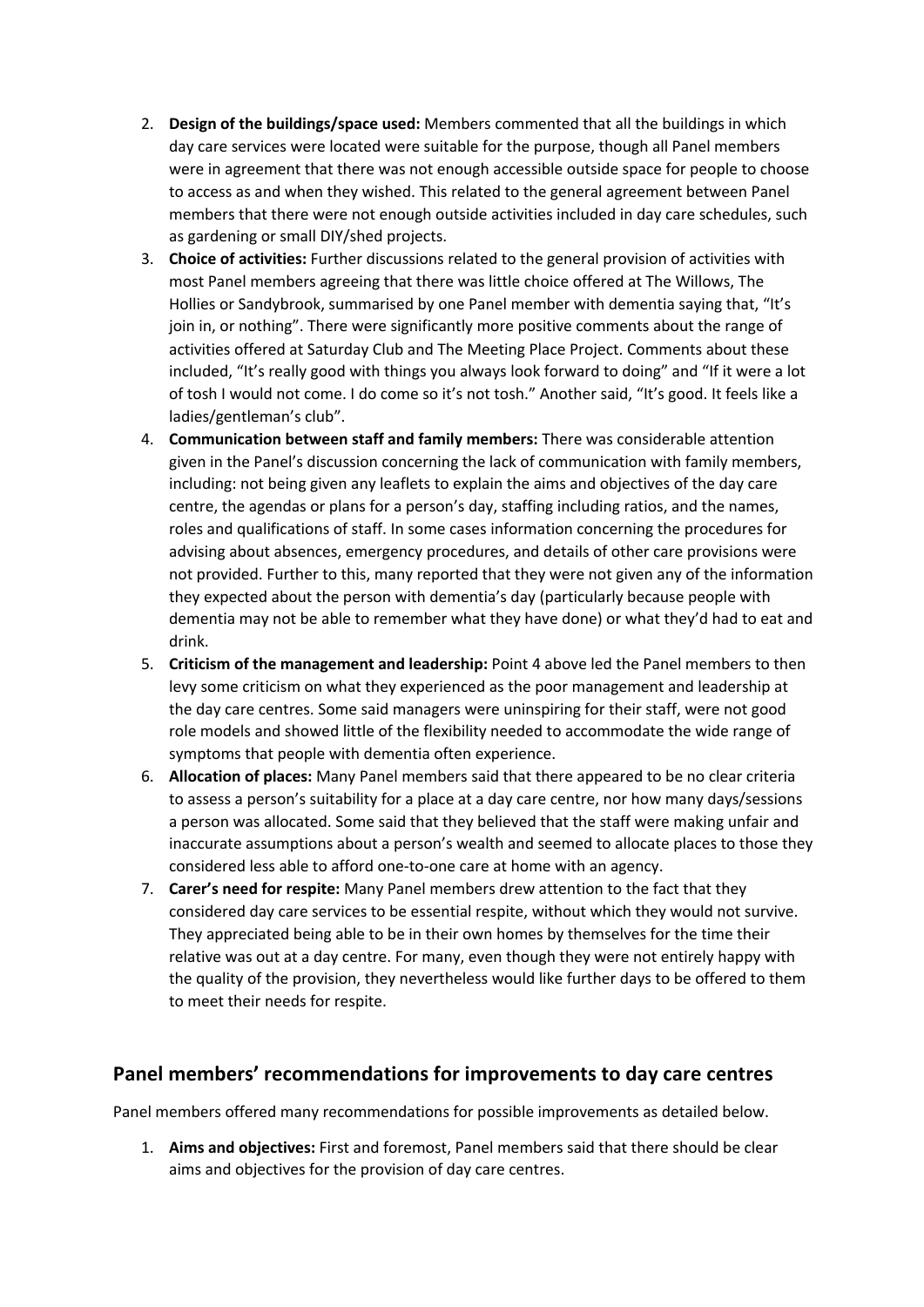- 2. **Jersey Care Model:** Secondly and related to the above, Panel members agreed that such provision should be written into the new Jersey Care Model in which, at present, they do not appear to be included.
- 3. **Costs associated with care and the reduced need for professional care at home and for care home provision:** And again, very much related to this, Panel members were in full agreement that if there was greater provision of excellent quality day centres for people with dementia, this would significantly reduce their dependence on professional care agency care and reduce the costs of this for both themselves and ultimately for all tax payers. They also stressed this would enable people to stay living at home for much longer before a move to a care home, again reducing the overall costs of care for Jersey tax payers. Panel members wanted to draw attention to their belief in the clear economics of such extended and improved day centre provision.
- 4. **Respite for carers:** All carers said how essential respite was to them and that the respite offered by day centres was essential for their ability to cope and to continue in their caring roles. They therefore recommend that such provision should be available to everyone with flexible options in the choice of days and hours, over 7 days a week and from 08.00 to 18.00, as appropriate, to make sure this could be structured around the carer's and people with dementia's needs, being especially important for carers who needed to continue in their employment.
- 5. **Transport:** The Panel recommends transport to and from the centres should be provided as required.
- 6. **Buildings and locations:** The Panel recommends that such centres should be available in each parish, that they should have flexible spaces for various use and group sizes, that they should be accessible for people with all disabilities and have secure gardens for all to enjoy.
- 7. **Staff:** The Panel was insistent that all staff should be well trained and experienced, friendly, warm and kind. They should be able to give medications and include a trained nurse. They recommend that both male and female carers should be on the staff of each centre and that there should be a range of supplementary staff to provide: hairdressing, barbers, chiropodists, exercise specialists, dentists, dieticians, counsellors, audiologists and chiropodists etc. The Panel members also recommend that staff should be trained and experienced so that they are able to deal with all the many expressions of dementia, enabling these to be places of welcome and accessible to all.
- 8. **Activities:** The Panel recommend that such centres should be open to other visitors including: school groups, musicians, dancers, amateur dramatic clubs, pet therapists etc. They also recommend these should offer the opportunity for people to develop new skills including; leaning a new language, learning a musical instrument, singing in a choir, gardening, art lessons, petanque, and have a small cinema etc. They also recommend that these centres should have resident pets, including fish, rabbits or chickens etc. All this they believed would be a way of replacing what some described as being, 'the unacceptable baby-sitting model' to being centres where people could continue to learn, experience new things in their lives and thrive.
- 9. **Communication:** The Panel recommend that communication between staff and attendees' families/carers would be improved if there were notice boards and leaflets available explaining the aims and objectives of the centres, a 'who's who' of the staff, an agenda for the day's activities, an explanation of the policies and procedures, and a hand-over summary note of helpful information concerning the attendee's day.
- 10. **Charges and costs:** The Panel recommended a range of options for funding these centres and for any charges levied. They were unanimous in believing these should be States/H&CS